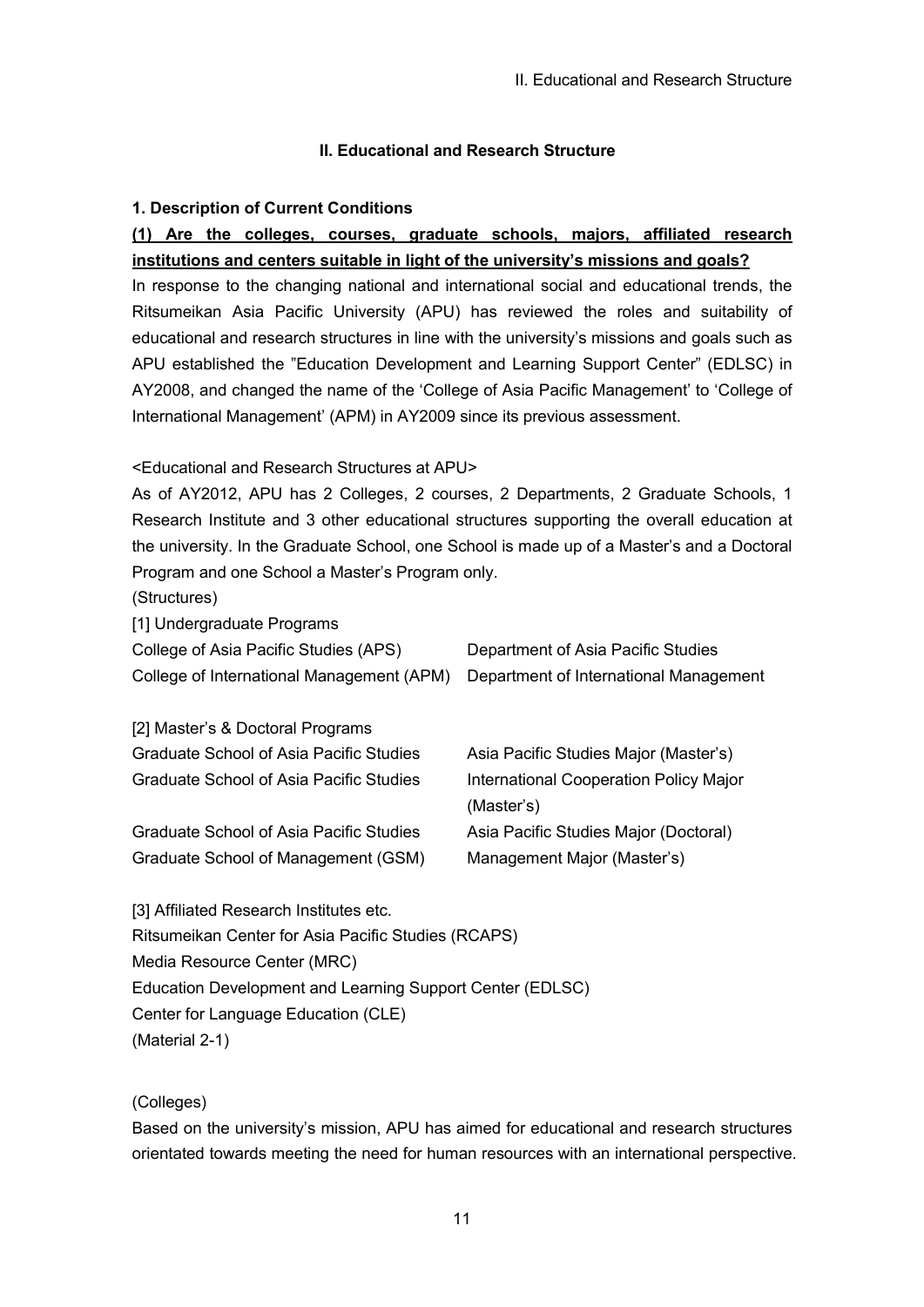In particular, educational structures have been set based on liberal arts and undergraduate education focusing on the field of social sciences. While the undergraduate colleges do employ policies that strengthen academic content to reflect international standards and changing trends in nurturing human resource demands domestically and internationally, we do not foresee frequent structural reorganization. However, since the opening of the university in 2000, some necessary measures, including college name change, increases in faculty numbers to meet rises in student intake, and the establishment of the EDLSC, have been carried out.

### (Graduate School)

As outlined in section "I. Mission and Goals", the Graduate School is taking steps to address the individual and specific human resource needs required to support countries especially in the Asia Pacific region. Master's and Doctoral Programs of "Asia Pacific Studies" were established based on these missions and goals, forming the foundations of education and research at APU. Master's programs in international cooperation policy and management have also been established to focus on nurturing practical-minded human resources.

### (University-wide Educational Structures)

APU has 3 university-wide educational organizations/structures: the Media Resource Center (MRC), Center for Language Education (CLE), and the EDLSC. The MRC runs all information networks as well as operating the library, the basic infrastructure of education and research infrastructure at APU. The CLE is one of the unique features of undergraduate education at APU. Students can enroll on either a Japanese or English base, earn credits in this language, and acquire proficient working knowledge in the other language\* by time of graduation. The CLE is an important part of supporting the bilingual education system here at APU. One of the primary functions of the EDLSC is to offer support to ensure that students from around the globe and with a diverse set of academic backgrounds make a smooth transition into the education system offered at APU.

\*Language of which students did not use in their admissions. The non-basis language for Japanese-basis students (they enrolled in Japanese), is English and the non-basis language for English-basis students (they enrolled in English) is Japanese.

### (Research Structures)

The university's Ritsumeikan Center for Asia Pacific Studies (RCAPS) is responsible for the promotion of Asia Pacific related research at APU, as well as for disseminating research achievements and results. RCAPS, which was in fact established in 1996, before the university even opened in 2000, has carried out the following activities:

Hold the international academic conference "Asia Pacific Conference" – held every year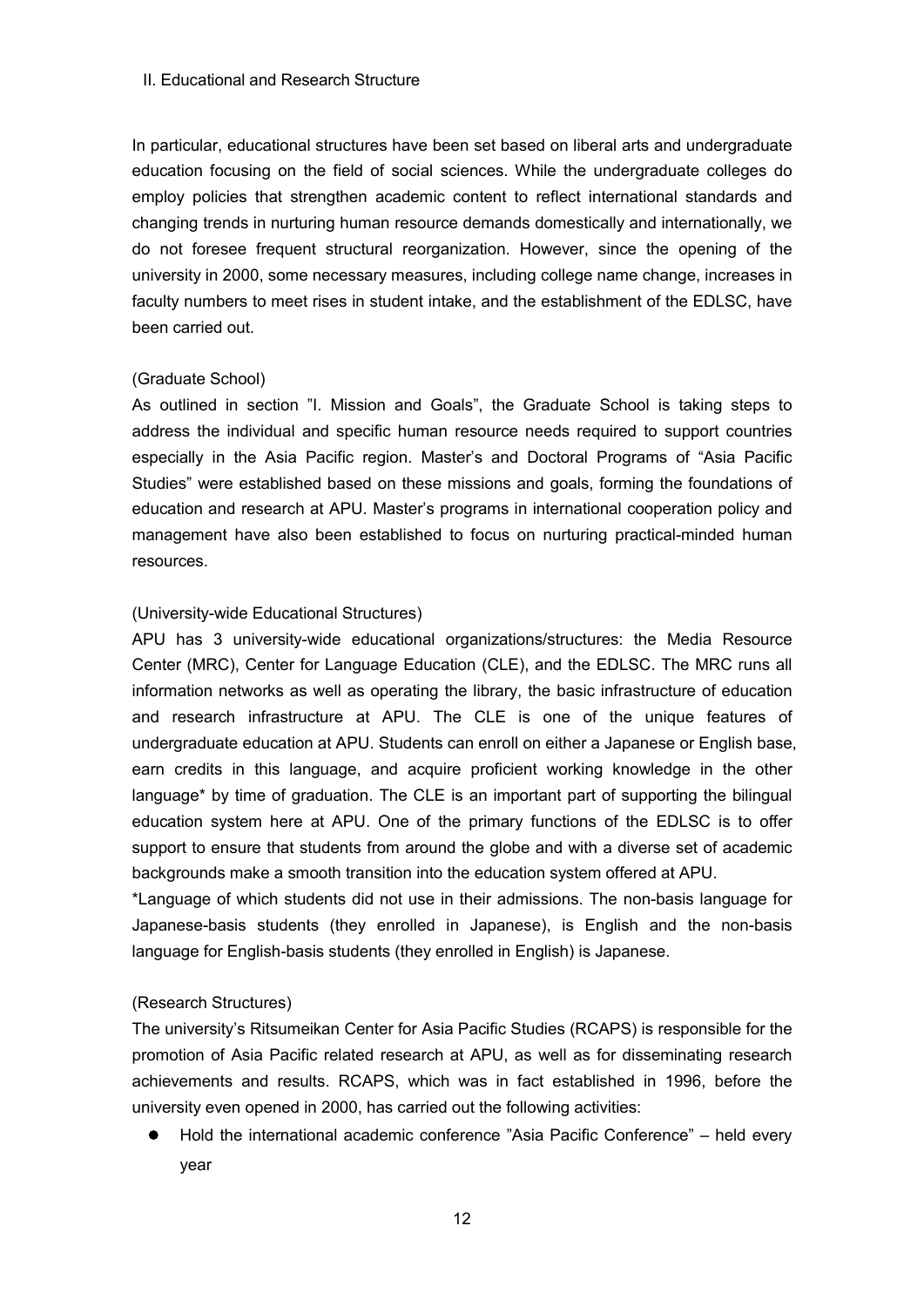- Publish the academic journal "Ritsumeikan Journal of Asia Pacific Studies" published once a year
- Publish the academic journal "Polyglossia" published twice a year
- Hold "RCAPS Seminar" (non-fixed as required)
- Publicizing of Working Papers on the internet
- Runs the following centers for specific research
	- -Transition Economy, Management Research Center
	- -Asia Pacific Innovation Management Center (AP-IMAC)
	- -APU-Integrated Man-Biosphere Center (APU-IMAB)
	- -Digital Technologies Innovation Center

In addition, in order to actually be able to "create a new academic discipline", as set forth in the opening declaration, APU played a leading role in the establishment of the International Association for Asia Pacific Studies (IAAPS) in 2010. IAAPS aims to shape and promote Asia Pacific studies, and become a center of intelligence which accumulates and disseminates the research results in each academic discipline held in sub-regions of the Asia Pacific.

### <Suitability to Mission and Goals>

### (Educational Structures)

The mission and goal of the university, as outlined in the Opening Declaration, is to "nurture young talent which will help shape the Asia Pacific region's future" in light of the fact that "the 21st century will see the emergence of a global society" and that "coexistence between mankind and nature, as well as between diverse cultures, will be indispensable for the peaceful and sustainable development of the Asia Pacific region'. This mission and goal has proved to be just as important more than 10 years after inauguration, forming the basis for which all educational structures at APU are established.

### (Research Structures)

As reflected in the Opening Declaration, APU's research mission and goals are to 'create a new academic discipline which will help shape the future of the Asia Pacific regions'. Striving towards this mission, the university established RCAPS, a research institute that embraces a diverse range of disciplines, and IAAPS, an association aimed at the international dissemination of research done by RCAPS.

### <Suitability of Academic Development and Societal Demands>

### (Educational Structures)

Opening in only 2000, APU is still a young university. This, coupled with the fact that we have very unique missions and goals, means we need to thoroughly analyze the activities of our graduates both domestically and abroad, and consider all academic structures in line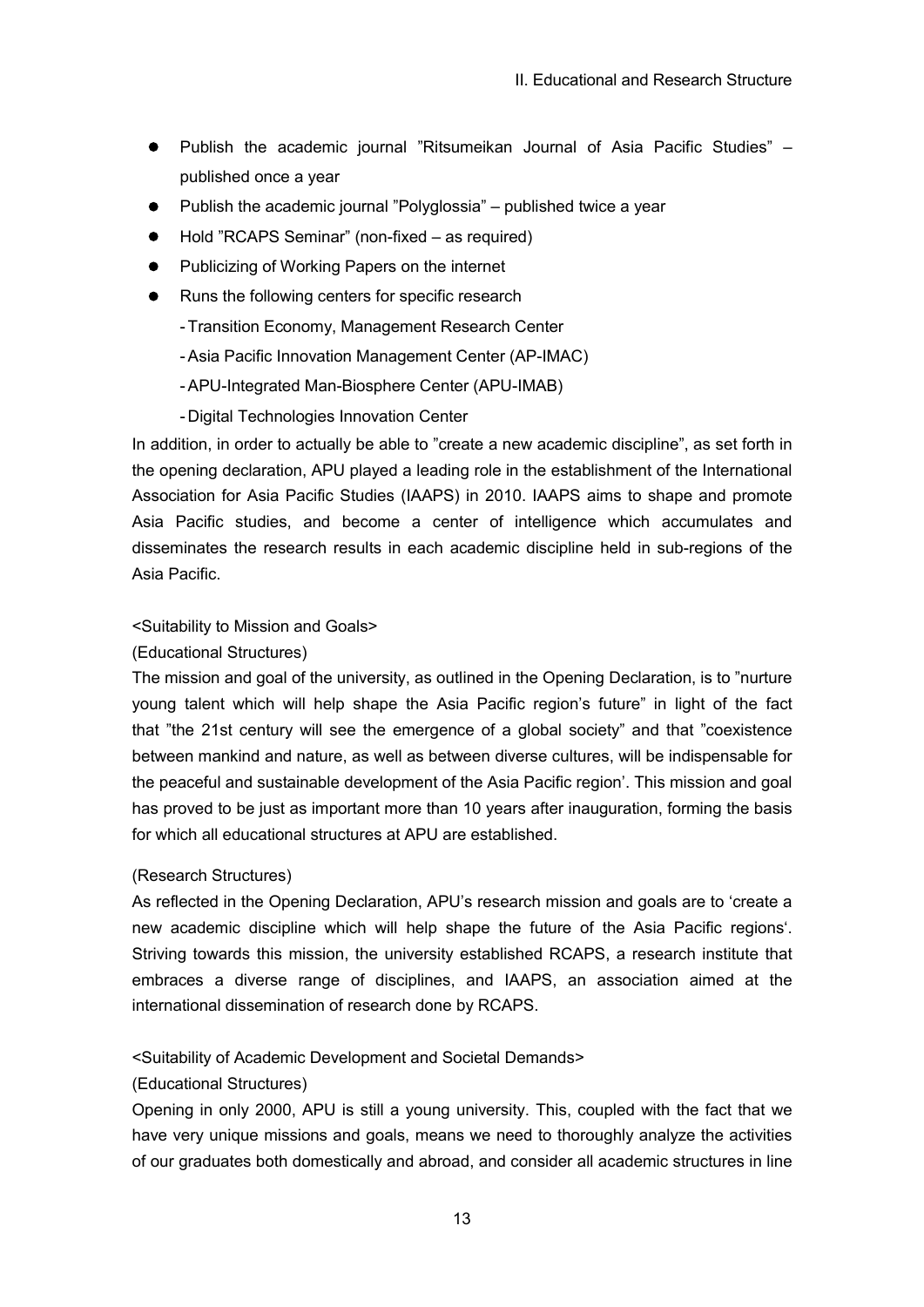with both domestic and international trends. In the AY2011 Academic Reforms based on analysis and recognition that the missions and goals implemented at the time of inauguration still hold strong, and are in fact becoming more and more important to the university, APU fundamentally strives to consistently enhance academic content in line with the trend for internationally quality assured education and the academic advancement.

In keeping with these fundamental policies, APU has systematically carried out changes such as changing the name of the College of Asia Pacific Management to the College of International Management. This was carried out in AY2009 so that the academic content of the College was more obvious externally. In AY2007, student intake capacities were increased and academic reforms implemented, expanding into interdisciplinary fields. AY2008 saw the establishment of the Educational Development and Learning Support Center, a center aimed at strengthening faculty development and dealing with domestic and international educational trends. In addition, APU has continued to respond to the changing demands of both the domestic and international communities by 1) dealing with the changes in the number of students moving on to higher education in the Asia Pacific region (setting the number of international student intake per countries and regions), 2) using the Graduate School to help meet the human resource needs of government and local municipalities supporting the Asia Pacific region – Japanese Grant Aid for Human Resource Development Scholarship (JDS), Japanese Human Resource Development Scholarship for Chinese Young Leaders, Indonesian Professional Human Resources Development Program (PHRDP), Asian Development Bank Japan Scholarship Program (ADB-JSP) and the Joint Japan/World Bank Graduate Scholarship Program (JJ/WBGSP).

#### (Research Structures)

RCAPS, a research structure that covers the whole university, is a comprehensive institute oriented towards the integrated development of Asia Pacific related research. Through the flexible establishment of various fixed-term centers that are developed at RCAPS and operated using external funding, RCAPS is responding to the demands of both academia and society.

Research isn't limited to the confines of APU. With the aim of networking and the international activation of Asia Pacific related research, IAAPS was established in 2010. We further strengthened our stronghold as a base for Asia Pacific related research by hosting academic conferences overseas from 2012, with conferences held in Hong Kong and the Philippines in 2012 and 2013 respectively.

### **(2) Is the suitability of educational and research structures being regularly reviewed?**

Since inauguration in 2000, the AY2006 and AY2011 academic reforms have been used as turning points to review the educational and research structures at APU. Below is an overview of these review processes.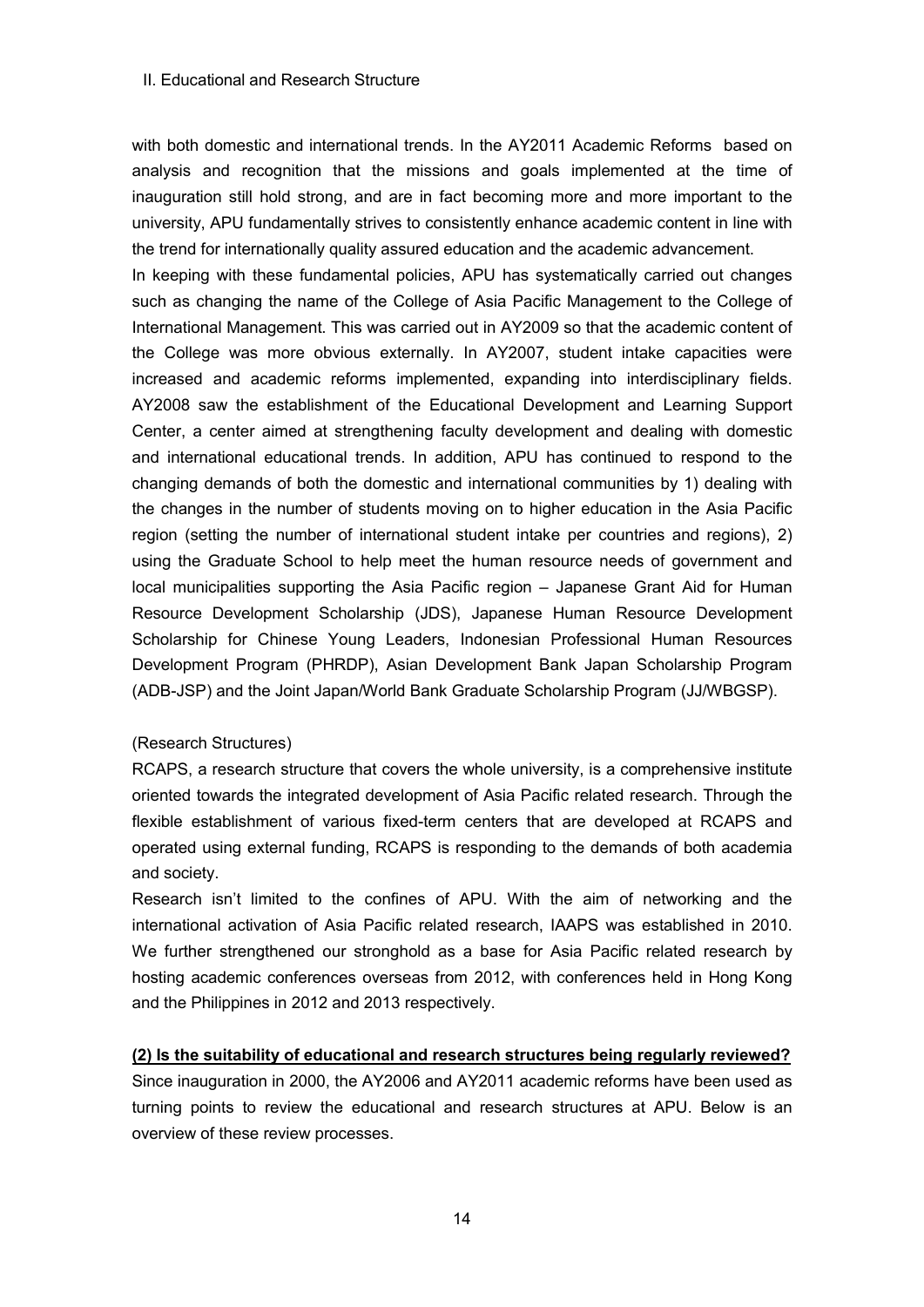### (Educational Structures)

In order to ensure that educational structures are in line with both the university's mission and goals and societal demands, APU takes the same review procedures as faculty organization, educational aim, curriculum (design and implementation), degree conferral policy and educational content and methods. The procedures are 1) doing research and analyzing the structures by the division of academic affairs, 2) exchanging opinions and ideas during the Faculty Council Meeting, Graduate Faculty Council Meeting and Faculty Discussion Meeting, 3) finalizing them at the University Senate Meeting. The outcome of APU's previous review was reflected by AY2011 Academic Reform which is due to run its final year in AY2014. The next review will therefore look ahead towards post AY2015 educational structures.

### (Research Structures)

Regarding research structures, APU implements a review process that involves 1) reviewing and analyzing research structures at the International Cooperation and Research Division Meeting, 2) exchanging opinions and ideas during the Faculty Council Meeting, Graduate Faculty Council Meeting and Faculty Discussion Meeting and 3) finalizing them at the University Senate Meeting. APU's previous review was carried out according to the formulation of a Trust-wide Action Plan (R2020). A review was carried out in 2011 and the future path of the university determined.

#### **2. Self Assessment**

#### **[1] Items That Are Showing Results**

#### <1> Validity of Mission and Goals

When APU first opened its doors in 2000, Japan hadn't yet achieved its 100,000 exchange student plan, and there was a limit to the need for human resources capable of working on the international stage. Even from its inception, APU's mission and goals looked towards the 21st century and the Asia Pacific age, a step ahead in preparing for current domestic and global issues and the fierce international competition to acquire exchange students. The necessity of 'global human resources' has, in the ten years since inauguration, gone from university mission and goal level to practical level, and higher education across the board is closing in on meeting these demands. APU's mission and goals are still considered valid and effective.

### **3. Development Policies towards the Future**

#### **[1] Items That Are Showing Results**

<1> Validity of Mission and Goals

We will continue to review the consistency of suitability of the university's missions and